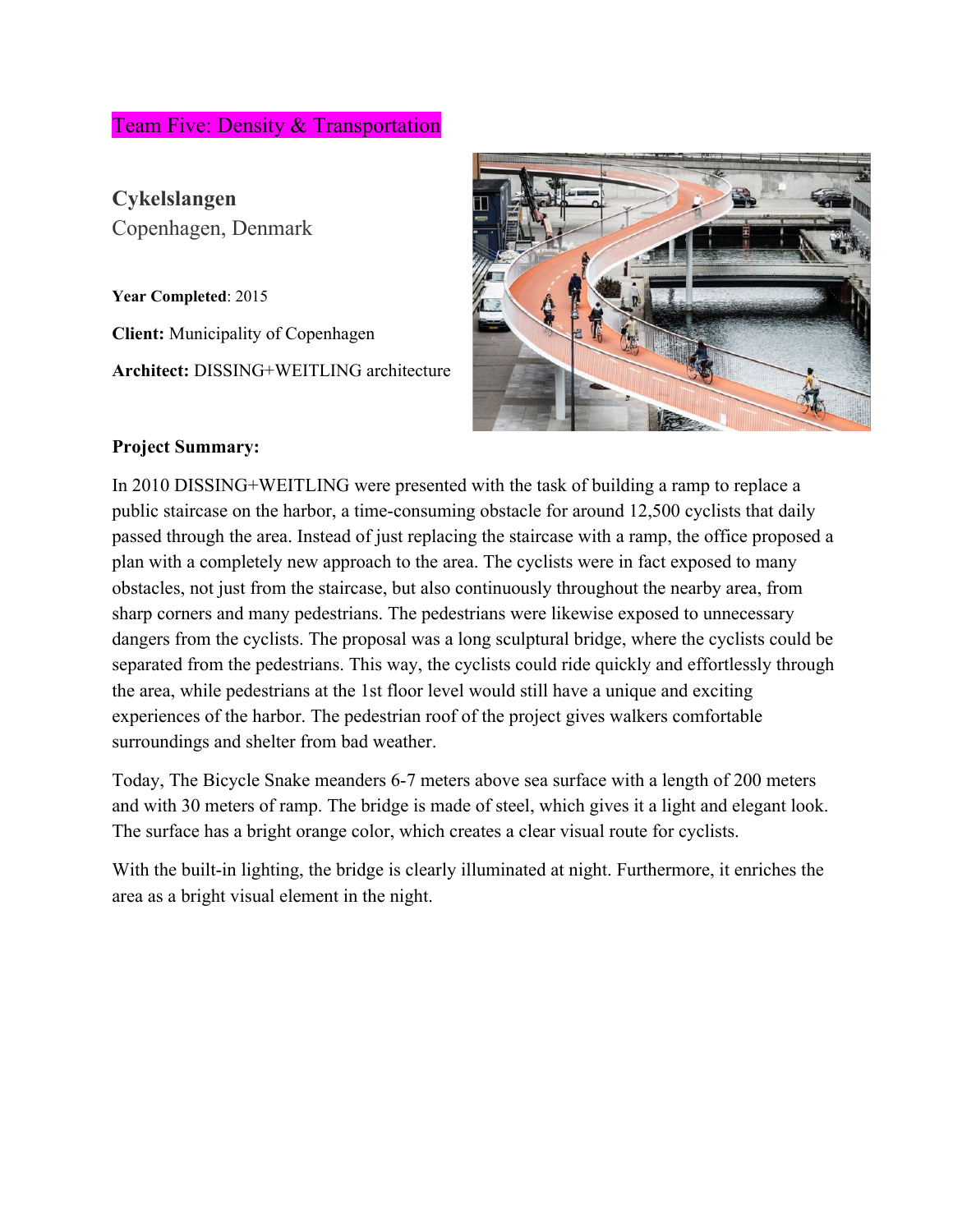## Team Five: Density & Transportation

**Group Leader:** Steen S. Trojaborg, DISSING + WEITLING **Volunteer:** Michelle Vinløv

### **Team Members**:

Michael Henriksen (Coffey Architects) **Michael Sørensen (Henning Larsen)\*** Gabriela Frank (Olson Kundig) Olivier Raffaelli (Triptyque) Anna Bertoni (Guest of Olivier Raffaelli) Jan Bunge (Squint Opera) Jonas Edblad (Wingardhs) Mads Quistgaard, Urgent Agency Thomas Scheel, Vilhelm Lauritzen Architects

### **Mode of Transportation: Bicycle**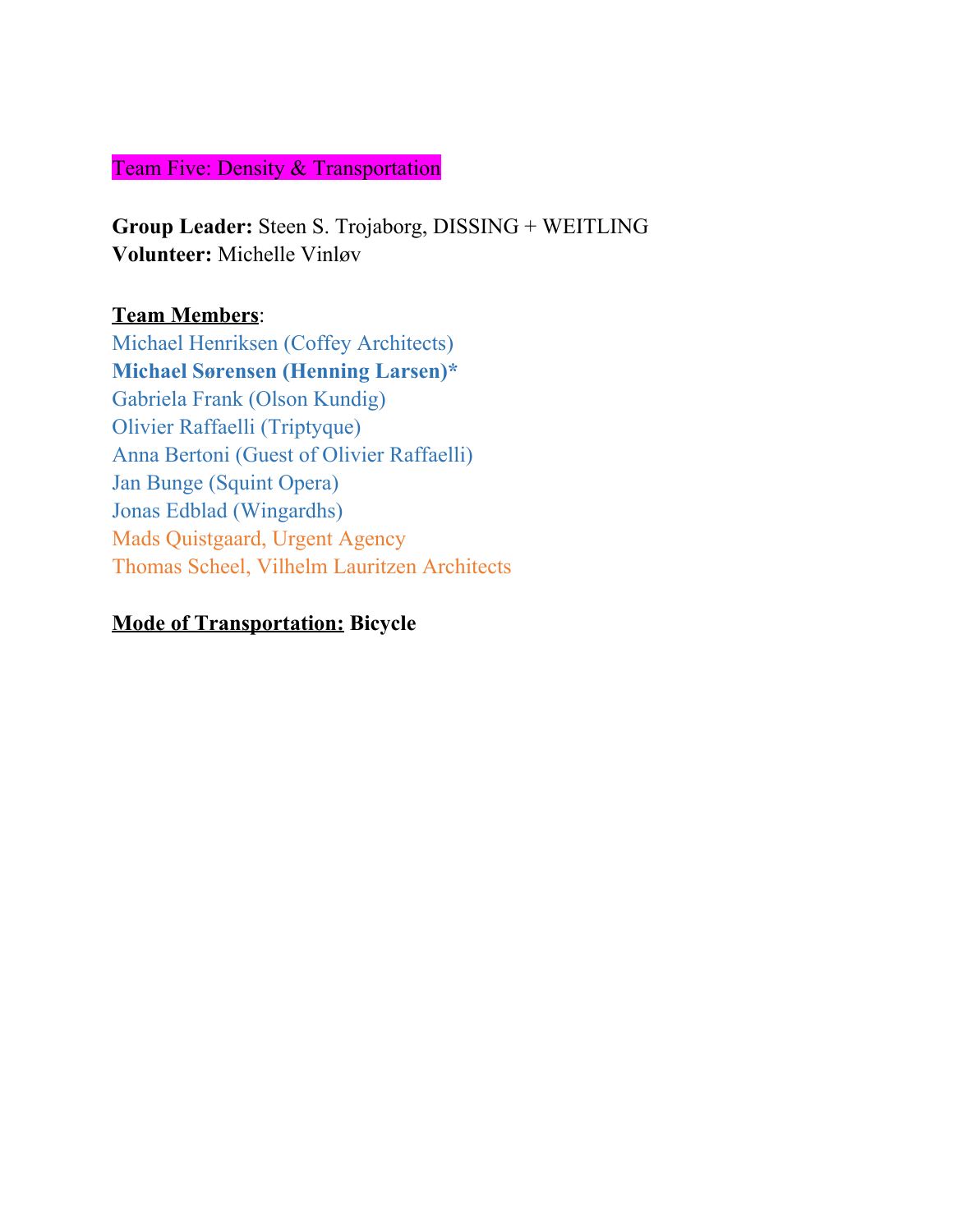#### Team Five: Density & Transportation

#### **Prompts: Site Visit**

15 MN Steen presents the space, explains the project

30 MN Team walks and bikes around the site, and answers the following questions

- What densities is this new highway accommodating? Avoiding?
- What unique design elements to the Cykelslangen invite passersby? (Write or sketch)

Who is the Cykelslangen made for? What design elements give clues to the intended demographic for its use? (Write or sketch)

How does the design of the Cykelslangen show adaptability for busy and quiet times of day?

Where is the Cykelslangen:

a) Alleviating some of the stresses of density in the surrounding neighborhood?

b) Providing opportunities for increased density in the surrounding neighborhood?

What elements of the Cykelslangen's design could be adapted for other types of transportation?

What opportunities for density do you see? What density challenges do you see?

· How is the design of the Bicycle Snake impacted by the safety concerns of dense groups of pedestrians, vehicle drivers, and bicyclists in the surrounding neighborhood?

- How does the design of the snake impact biker speeds?
- How does the snake interact/stand out from it's surrounding space?

What makes the Cykelslangen design unique to Copenhagen? What could be adapted from the design to meet the needs of other cities and communities working to normalize alternative forms of transportation?

#### **Prompt: Afternoon Session**

As a group, pick either:

1) A transportation system in another European City

2) Another transportation mode in Copenhagen

The project you choose must be in a city that most team members know and have visited.

Consider the design elements and responses from your morning site visit to Cykelslangen, as well as the knowledge of Copenhagen from your local team members. Work together to write a 200-word abstract and accompanying sketch that enhances that transportation system, to be built in 2060, as a sustainable, bustling route of the future that:

- Accommodates a multigenerational, diverse audience and is equitable
- Includes flexible navigation for user interpretation
- · Perhaps, welcomes strangers to interact with one another in new ways